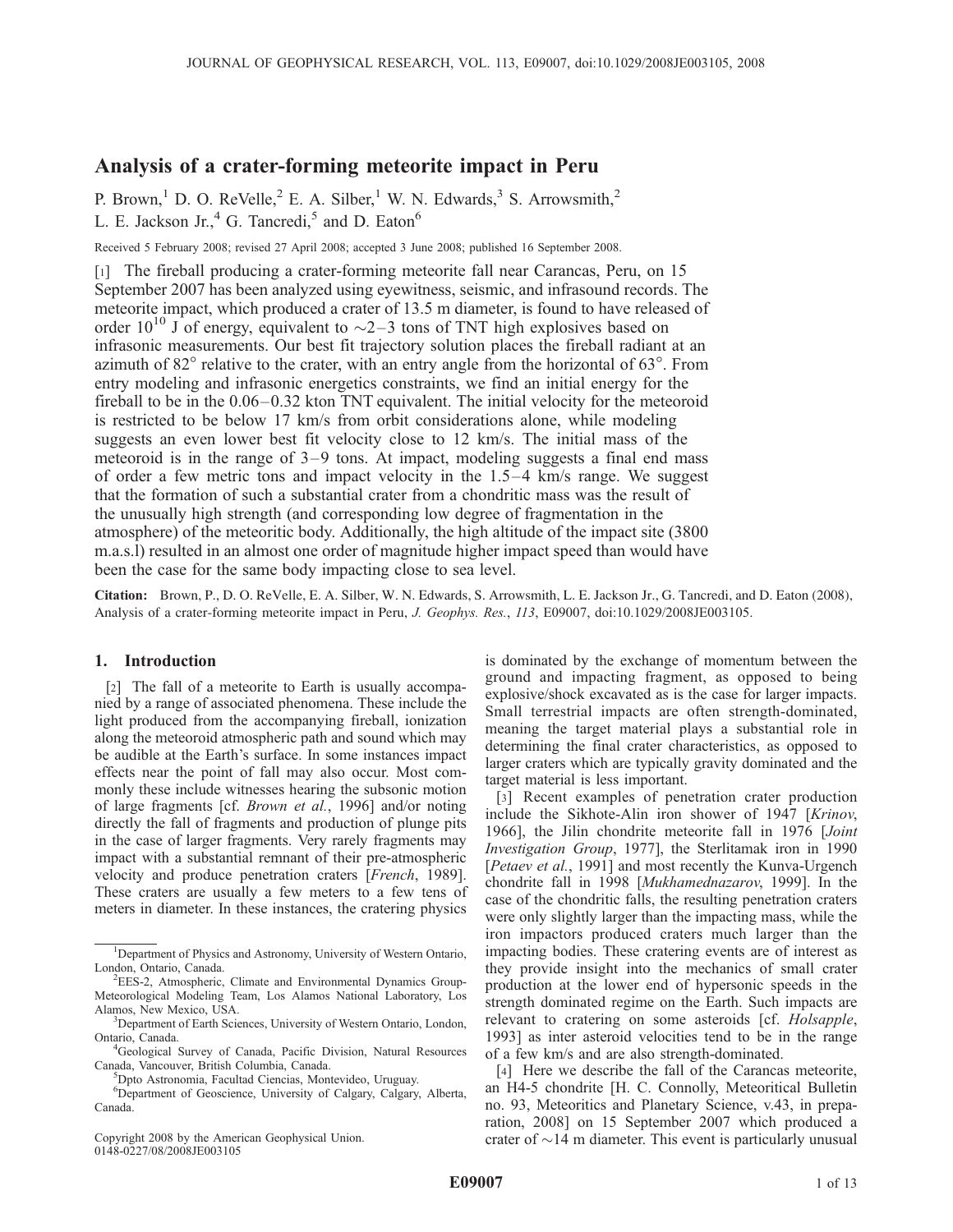

Figure 1. The crater 7 days after formation.

in that this large crater was produced by a chondritic meteorite. The present work concentrates on understanding and constraining the initial mass and velocity of the impactor and relating that to basic observations of the crater proper. While no optical recordings of the associated fireball are available, thanks to the global instrumentation provided by the International Monitoring System (IMS) of the Comprehensive Test Ban Treaty Organization, records of the infrasound waves from produced by the fireball passage have been recorded at stations IS08 and seismic station LPAZ and permit much of the analysis which follows.

# 2. Crater and Fireball Observations

[5] A bright fireball was observed by many eyewitnesses in Bolivia and Peru mid-day on 15 September 2007. The fireball was widely reported to have occurred near 1145 local time (1645 UT). Several eyewitnesses interviewed by G. Pereira (personal communication) described the fireball as being nearly as bright as the sun and loud detonations were recorded in the area. Significantly, eyewitnesses interviewed by Pereira at Guaqui, Bolivia reported the fireball as descending vertically, suggesting the true azimuth of the fireball path lies close to the line connecting Guaqui with the crater (azimuth of  $71^{\circ}$ ). Residents of the border town of Desaguadero reported seeing the fireball/dustcloud to their South. Eyewitnesses located between Desaguadero and Azafranal at a ground location near  $16.6^{\circ}$ S,  $69.0^{\circ}$ W, who were facing South, observed the fireball heading from left to right, consistent with the observations from Guaqui. Finally, observers located near  $17.0^{\circ}$ S,  $69.2^{\circ}$ W some distance to the SSW of the crater reported the fireball to their North moving from right to left. These data suggest a basically East to West orientation to the entry flight path.

[6] Shortly after the fireball's appearance a large explosion was noted in the Carancas area of Peru by eyewitnesses, at least one of whom was only 300 m from the subsequently formed crater. The crater is located at 16°39'52"S and 69°02'38"W.

[7] The nearly circular 13.5 m crater spans part of the channel and bank of an ephemeral stream and the adjacent lake plain related to a Pleistocene stand of Lake Titicaca [*Argollo and Mourguiart*, 2000]. Total relief between the channel floor and the top of the bank is  $\sim$ 1 m. The lake plain is underlain by cohesive muddy lacustrine sediments. The difference in elevation of  $\sim$ 1 m between the high (north) and low (south) sides of the crater is largely an artifact of the former topography. The water table at the time of impact was less than about 50 cm below the bed of the ephemeral stream channel about  $\sim$ 1.5 m below the lake plain so that the impactor immediately came into contact with water-saturated unconsolidated argillaceous sediments. The maximum depth of the crater was not determined because it almost immediately filled with water and slumping sediment from the crater walls. Figures 1 and 2 show the crater as it appeared 7 days after the impact and Figure 3 shows the surface expression 46 days after the impact. Viewed from the north rim of the crater, ejecta consisting of angular fragments of lake sediment stretched predominantly for about 200 m from the SSE to the WNW of the crater. Though the analysis of the ejecta and the formation of the crater are a topic for a separate detailed study, a preliminary visual inspection of the distribution of the ejecta by one of us (GT) visiting the site 45 days after the impact, points to an asymmetry in the pattern. The farthest ejected material was found in the SW direction. Areas to the north and northeast of the crater were comparatively free of ejecta.

[8] Formation of the crater and eruption of the ejecta were closely followed by a mudflow from the crater into the ephemeral stream channel. This mudflow either buried or partly buried angular ejecta blocks within 10 to 15 m of the crater rim along the ephemeral river channel and apparently occurred immediately after impact when steam was rising from the crater. Muddy water, driven by the short-lived shallow heat source created beneath the crater by the impact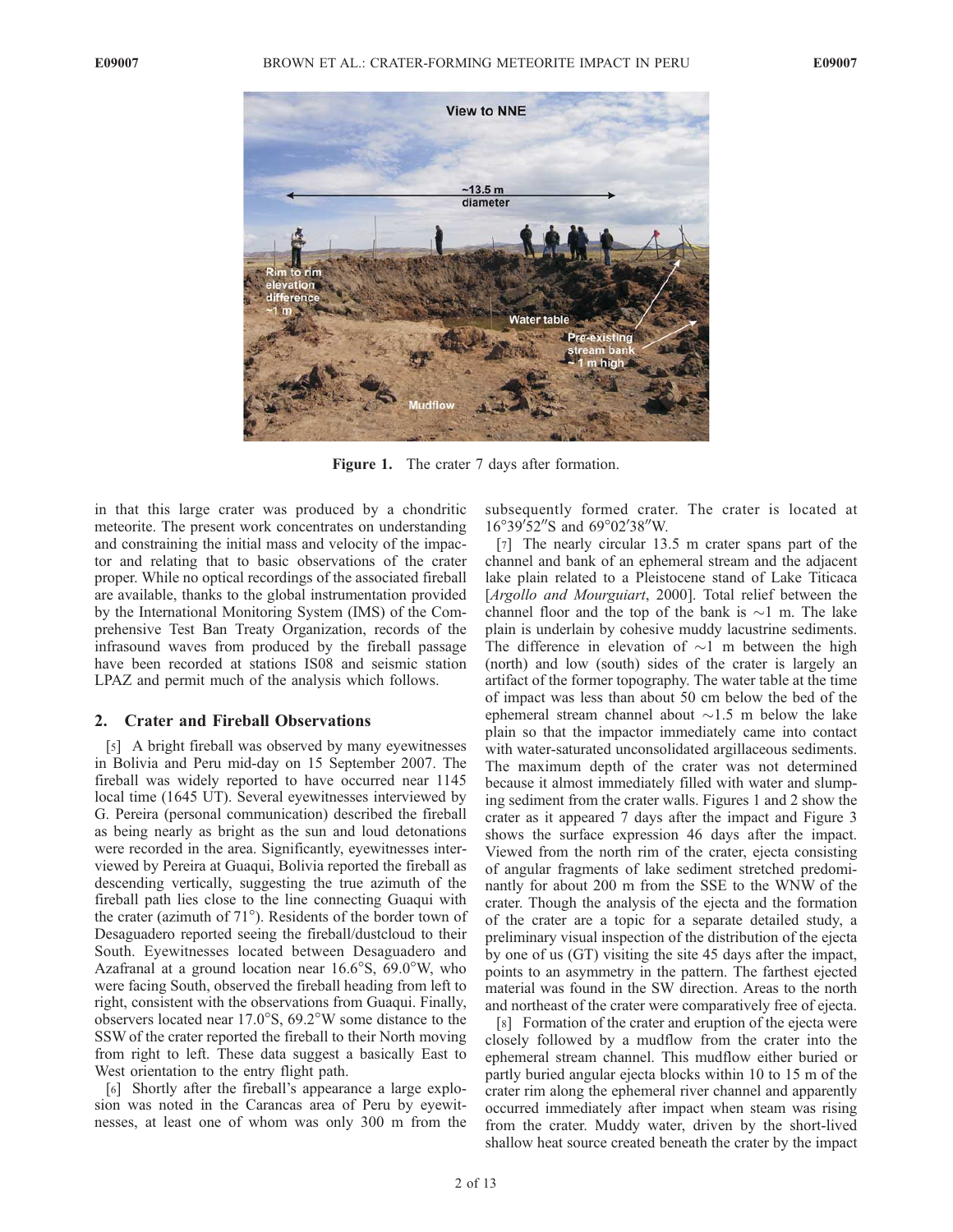

Figure 2. The geological context of the crater.

compression of the soil apparently rose above the lowest crater rim and poured out. This heating of fetid, anoxic mud to steaming is a possible source of the noxious fumes reported by many who arrived at the crater shortly after impact.

## 3. Infrasound Data

[9] Infrasonic records from the five closest microbarometer stations of the International Monitoring System (IMS) which had data for this date were examined for potential infrasound signals associated with the fireball/crater production. These included (distance from crater in brackets), IS08 (81 km) in Bolivia, IS41 (1620 km) in Paraguay, I09BR (2250 km) in Brazil, I14CL (2240 km) in Chile and I02AR (4220 km) in Argentina. Of these stations only IS08 and IS41 had signals clearly associated with the event. In what follows we describe and interpret the infrasound data from each station. Figure 4 shows the location of the infrasound and seismic stations in relation to the crater. The infrasound array analysis follows the standard techniques which are described in more detail elsewhere [Evers and Haak, 2001; Edwards et al., 2006].

#### 3.1. IS08 Signal

[10] Fortuitously, the fireball and crater occurred a very short distance from one of only 5 active infrasound arrays in South America. The first infrasonic wave train from the fireball at IS08 begins at 16:44:19 UT (for sensor #4) and is followed  $\sim$ 20 seconds later by a second distinct arrival (Figure 5). Table 1 summarizes the signal properties of each of the wave trains. The spectrum of each wave train shows infrasound energy up to the Nyquist cutoff of the instruments (9 Hz). This is consistent with a source very close to the station. These signals show a high cross correlation across the array with an unbounded Fisher Statistic [cf. Evers and Haak, 2001] above 20 while the average for the background is 1.4 for the half hour interval before and after these events. Note that the crater is located some 81 km from IS08 at an apparent backazimuth of  $231.6^\circ$ .

[11] To analyze both wave trains in detail we manually chose a range of window sizes and band passes isolating each wave train in turn and performing an  $F_k$  analysis, which localizes the signal backazimuth and trace velocity assuming a planar wavefront across the microphone array. As a secondary check, we employed the Progressive Multi-Channel Correlation (PMCC) algorithm [Cansi, 1995] in an effort to verify these results. The basis of PMCC is a measure of the consistency of delay times (obtained using pairwise cross-correlation) for a given set of wave parameters –in our case backazimuth and trace velocity. If the consistency falls below a threshold, a detection is declared. PMCC results were obtained after filtering from 0.5 – 4 Hz and using 10 s time windows, with 75% overlap. Ten frequency



Figure 3. Crater as it appeared on 31 October 2007 (looking from NE to SW).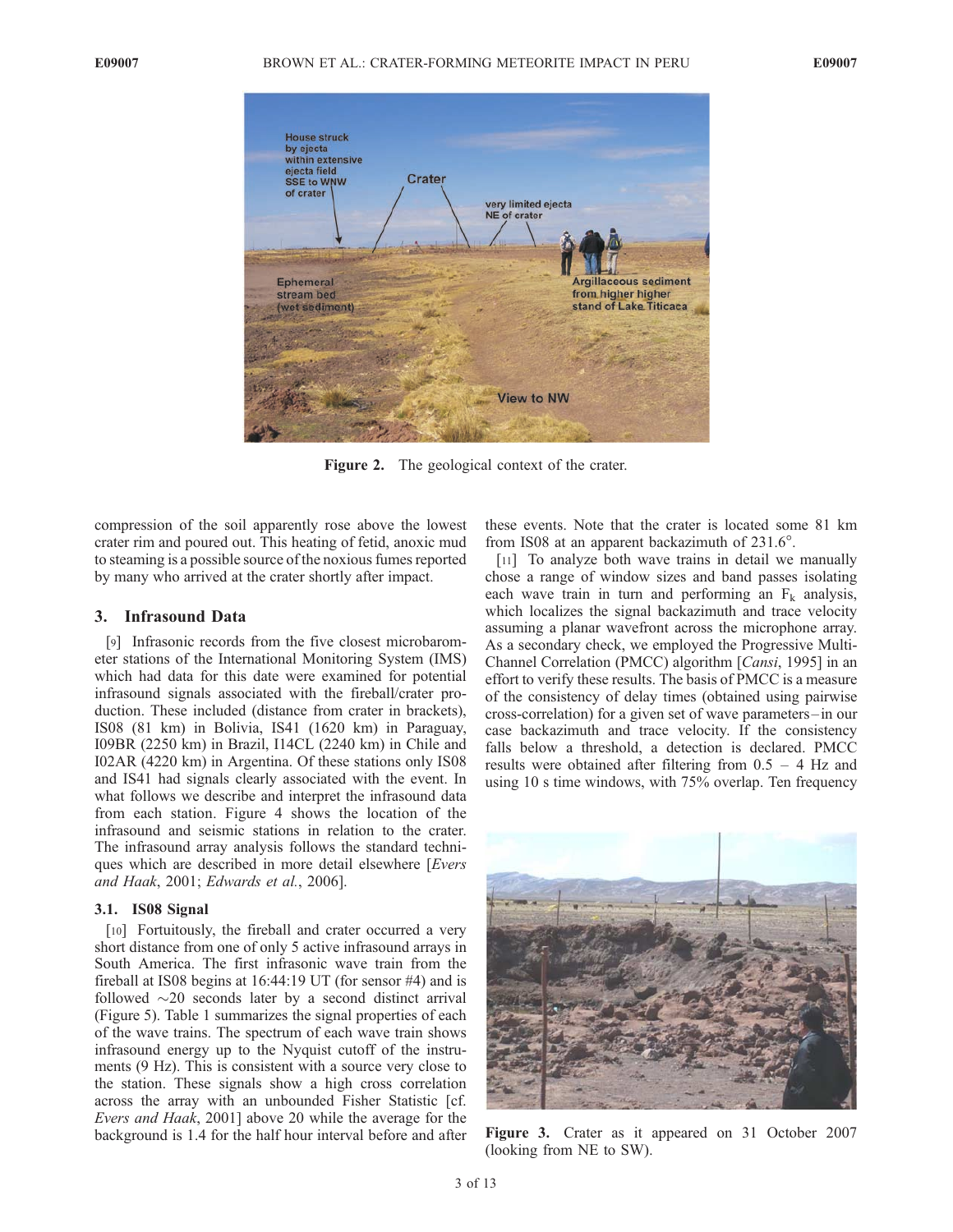

Figure 4. Large-scale map showing location of the crater in relation to seismic and infrasound stations which may have detected the airwave from the fireball/crater formation.

bands were used in the processing (covering the 0.5 - 4 Hz range where most energy is concentrated in the spectra of the signals), where the basic detection criteria is applied for each time window and frequency band. A nearest neighbor search method is then used to cluster elementary detections into ''families''. The errors in each value (backazimuth and trace velocity) represent the standard deviation of values within each family.

[12] Both techniques show the backazimuth decreasing in time between wave train #1 to wave train #2. Our manual technique yielded a consistent backazimuth for train #1 over many window and band-pass combinations of  $234.3^{\circ} \pm 3.4^{\circ}$ 

with a trace velocity of 0.352 km/s for the first infrasound arrival as compared to the PMCC analysis which resulted in a backazimuth of  $227.4^{\circ} \pm 1.2^{\circ}$  and a trace of 0.346 km/s. Given the large formal errors in backazimuth, we consider that these two estimates are basically in agreement.

[13] The second wave train was analyzed in the same manner and a backazimuth value of  $213.7^\circ \pm 2.3^\circ$  with a trace velocity of 0.336 km/s was most consistently found from manual examination. For comparison, the PMCC analysis of this second arrival found  $215.4^{\circ} \pm 0.7^{\circ}$  for the backazimuth and 0.348 km/s for the trace velocity; these agree to within error. One uncertainty in the measurement of



Figure 5. Airwave as detected at IS08. The signal shown is from element #4 and has been band passed from 0.3 to 8 Hz.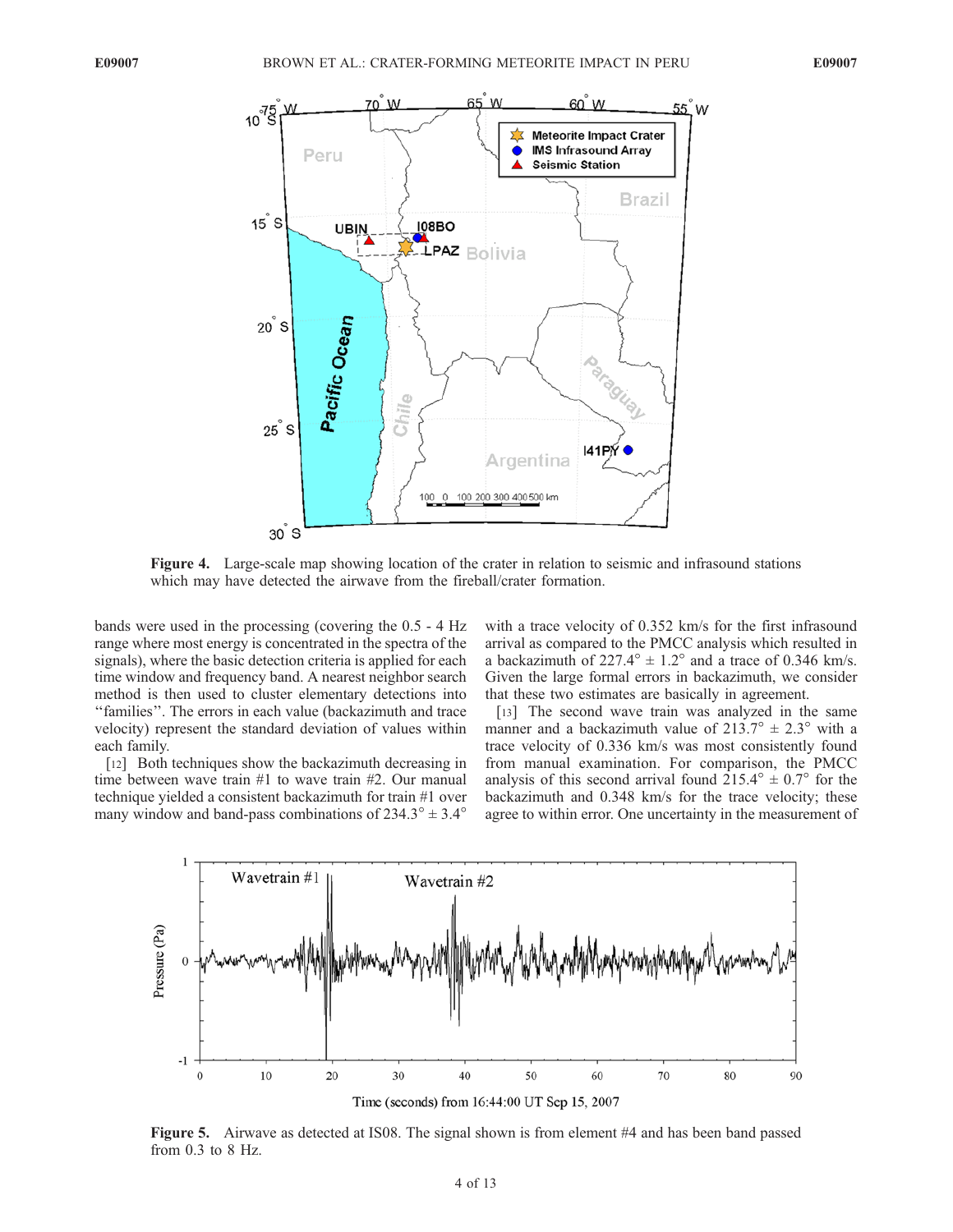|  |  | Table 1. Summary of Infrasound Signals Detected at IS08BO <sup>a</sup> |  |  |
|--|--|------------------------------------------------------------------------|--|--|
|  |  |                                                                        |  |  |

| Signal Property                 | Wave Train #1   | Wave Train #2   |
|---------------------------------|-----------------|-----------------|
| Zero-Peak amplitude, Pa         | $0.76 \pm 0.21$ | $0.59 \pm 0.14$ |
| Peak-Peak amplitude, Pa         | $1.91 \pm 0.51$ | $1.19 \pm 0.25$ |
| Period at maximum amplitude, s  | $0.52 \pm 0.03$ | $0.62 \pm 0.20$ |
| Arrival time (element #4) (UTC) | 16:44:19        | 16:44:38        |

<sup>a</sup>Signals have been band passed from 0.3 to 8 Hz. Errors represent the standard deviation across all four elements.

the second wave train is that some manual combinations of windowing and band passes suggest this could be a very steep return, with trace velocities as high as 0.75 km/s, while still maintaining similar backazimuths. Such a steep arrival angle for the infrasonic signal would imply a source location nearly overhead from IS08.

#### 3.2. IS41 Signal

[14] Figure 6 shows the infrasound signal as detected at IS41. The association with the fireball/crater is more difficult in this instance because of the high background noise levels on the first two microphones; the infrasound signal is most obvious in the pressure data from array elements 3 and 4, beginning shortly after 1810 UT. The azimuth from the station to the crater is  $309.1^\circ$ . From manual windowing, the observed backazimuth is  $308.7^{\circ} \pm 3.1^{\circ}$  while from PMCC analysis the value is  $309.5^{\circ} \pm 0.2^{\circ}$ . This agreement with the direction to the crater together with the delay time of  $\sim$ 5350 s corresponding to a mean signal speed of 0.303 km/s (which is consistent with a stratospheric infrasound arrivals; Ceplecha et al. [1998]) makes the signal association with the fireball/crater highly probable. A notable feature of the signal as seen from IS41 is its low amplitude (peak-to-peak amplitude  $\leq$  0.05 Pa), almost two orders of magnitude lower than the detection at IS08 and comparable to the background noise level.

[15] Attempts to detect any correlated signal associated with the fireball using a range of possible average signals

velocities (from  $0.20 - 0.40$  km/s) over a wide range of passband combinations produced no detectable signals at I09BR, I14CL and I02AR.

## 4. Seismic Data

[16] At least one seismic station (LPAZ) detected aircoupled Rayleigh waves from the fireball and another (UBINS) may also have detected the infrasonic signal. In both instances our best interpretation based on timing suggests these are from the ballistic shock created by the fireball as opposed to the infrasound signal generated at the time of crater formation by that explosion or by surface waves from the impact itself.

[17] The closest seismic station was LPAZ, located 106 km to the ENE of the crater. Figure 7 shows the vertical component of ground velocity for LPAZ from 1615– 1715 UT measured by the short-period sensor. Examination of the hour of data centered around 1645 shows numerous short-duration events like that at 1637. We associate these with microseismic activity which is continuously visible in the LPAZ records. The unusual waveform beginning near 1644 UT (with a beginning at 16:44:42 UT and peaking at 16:45:45 UT which we take as the most probable infrasound signal arrival time for our initial analysis) is phenomenologically similar to air-coupled Rayleigh waves detected seismically from other fireballs [Edwards et al., 2006]. We have applied a minimization constraint for the energy of the reconstructed transverse component at LPAZ to determine probable arrival direction (which is among the most robust techniques for high-noise seismic data). In this approach we apply a series of rotations to the horizontal components of the seismic signal and measure the transverse energy; the angle producing the minimum in the transverse energy is taken to be the most probable arrival azimuth. The radial direction in this case will correspond to the propagation direction for either directly coupled air



Figure 6. Fireball airwave as detected at IS41 shown on element #3. The signal has been band passed from 0.5 to 4 Hz. Time is in units of seconds.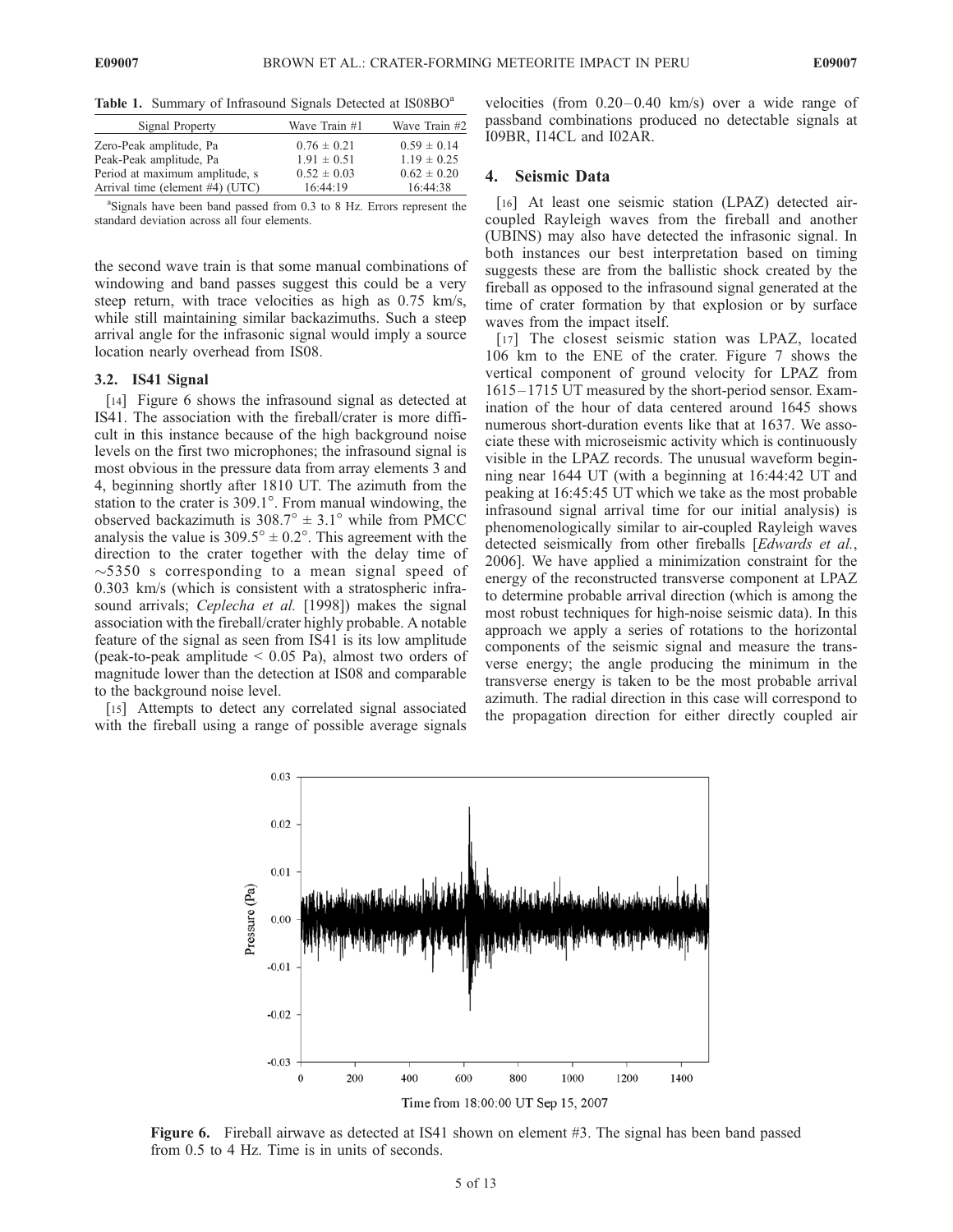

Figure 7. Seismic signal at LPAZ. The data shown are for the vertical component of the short-period seismometer and are not band passed.

arrivals or air-coupled Rayleigh waves. We find a best fit arrival direction of  $140^\circ$  with a  $180^\circ$  potential azimuth ambiguity (i.e., either  $140^\circ$  or  $320^\circ$  is possible) in the 8 – 17 Hz passband. The error using this technique is difficult to quantify. In particular, different choices of band-pass filter parameters produce quite different azimuths for our data given the extremely low signal to noise ratio. We can neither definitively associate or rule out connection with the fireball infrasonic signal on the basis of this azimuth measurement alone and note that scattering from the significant terrain in the area may complicate the apparent arrival direction.

[18] The seismic data from UBINS is more problematic. Four separate 3 component seismic stations detected a potential signal from this location, on the side of a volcano near Moquegua. Figure 8 shows the band passed vertical component of the signal, observed by one of the four stations, the other stations show similar signals. As with LPAZ, there is a dispersed signal peaking near 16:55:07 UT which appears on all four instruments and which is similar in character to other fireball infrasonic - seismic coupling events and to the LPAZ waveform. However, these data are quite noisy in the horizontal components and taking all four stations as an array and performing PMCC analysis does not



Figure 8. Seismic data from UBINS. Shown below are the raw (unfiltered) data from the vertical component of UBIN4. The other three nearly colocated seismic stations look similar. The prospective airwave signal peaks near  $t = 300$  s in this plot.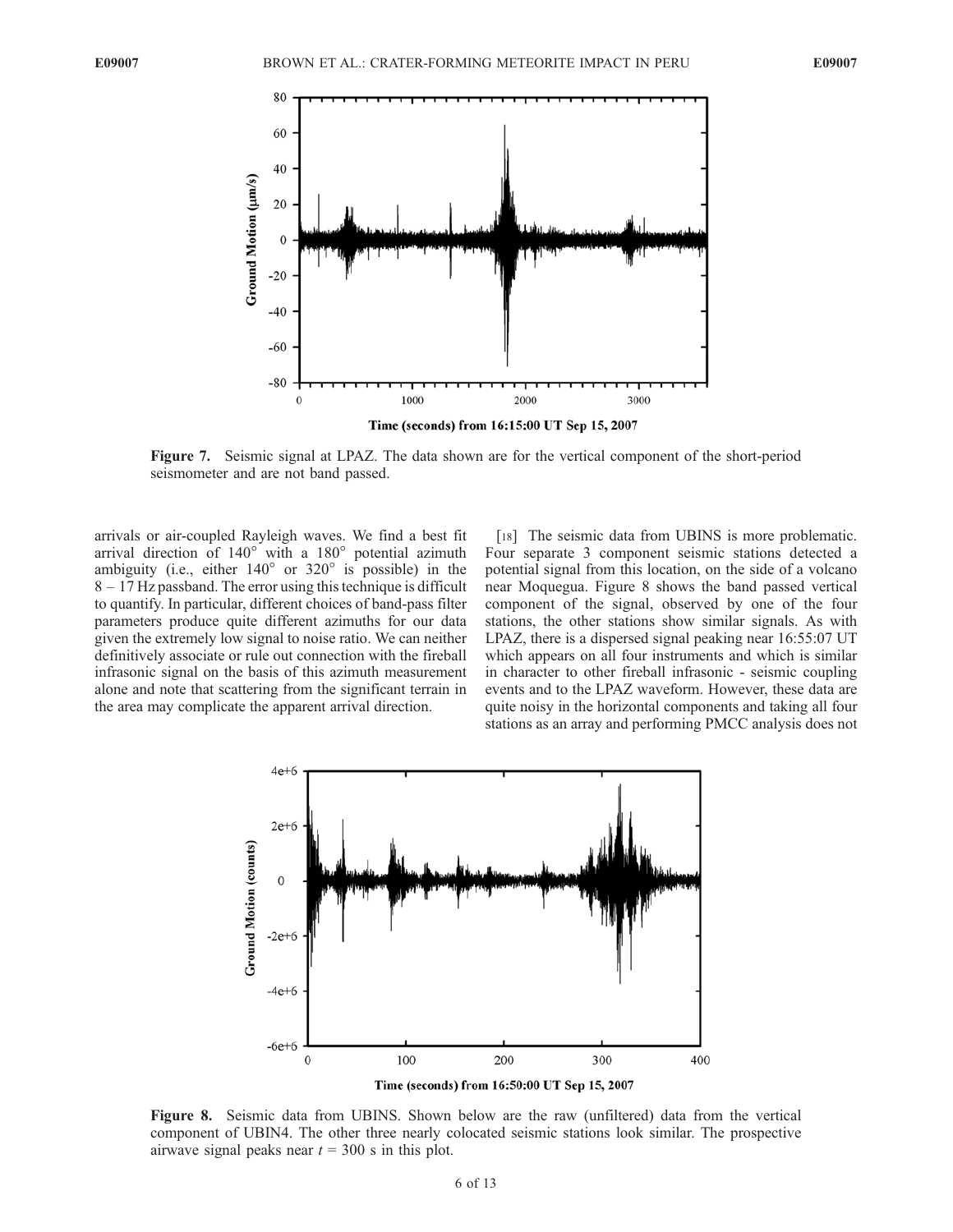produce any signals with backazimuths toward the crater. The horizontal components are used to estimate a common backazimuth for a signal linked to the fireball. The signals are relatively incoherent between the different stations, reflecting the very volcanically active region and associated high seismic noise. Thus we cannot confirm that this represents an infrasound signal associated with the fireball.

# 5. Trajectory and Orbit Constraints

[19] From the preceding measurements/observations some immediate constraints are available for the atmospheric trajectory for the fireball. The strongest is the eyewitness observations in Guaqui which suggest a ground azimuth for the path near 71<sup>°</sup>. From previous experience interviewing fireball eyewitnesses [Hildebrand et al., 2006], it is likely that this observation places the ground azimuth within about 10 degrees of 71<sup>°</sup>. From the IS08 infrasound data, the first arrival wave train points back almost exactly to the crater, with the PMCC results suggesting a pointing slightly east of the crater. One interpretation is that this represents infrasound signals from the last portion of the fireball trajectory shortly before impact. Another, perhaps simpler interpretation, is that this is the arrival of the infrasound signal created by the surface explosion which created the crater. Note that this signal travels with ground-level acoustic velocities across the array. On the basis of simultaneous inversion of local earthquake arrival-time data for velocity and hypocentral parameters, shallow (<5 km) crustal S-wave velocities (V<sub>s</sub>) in the central Andes near LPAZ are 2.85 km/s  $\pm$ 10% [Dorbath and Granet, 1996]. Since Rayleigh surface waves are thus expected to propagate at group wave speeds of more than  $\sim$ 2.36 km/s (i.e., 92% of V<sub>s</sub>), we do not believe any surface waves from the crater formation were detected at IS08, noting that the MB2000 infrasound sensors which are used at IS08 are known to act also as good seismometers.

[20] The second wave train shows a smaller backazimuth and arrives slightly later –this behavior is typical of fireball infrasound signals from earlier/higher in the trajectory. This suggests that the fireball was moving generally from East-West and to the South of IS08. Since the azimuth connecting IS08 to the crater is  $52^\circ$ , this further constrains the fireball azimuth to be larger than  $52^\circ$ . Our best fit trace velocity for this second wave train  $(\sim 0.34 \text{ km/s})$  corresponds to a near horizontal arrival angle. However, given the potential ambiguity in the solution (see section 3.1), and the local effects of the planetary boundary layer we choose not to use this as a firm constraint.

[21] To construct a most probable trajectory we make use of the data from IS08 and LPAZ as the most reliable. The crater is taken to be the terminal ground point projection (i.e., the location where the straight line trajectory intersects the ground). We proceed on the assumption that the fireball likely did not experience significant fragmentation episodes, the strongest evidence for this being the survival of a substantial mass to the ground to form the crater. Under such an assumption, we expect the infrasound signal at each station to represent a ballistic arrival; that is an infrasonic wave propagating perpendicular to the trajectory in reaching the station (cf. ReVelle [1976] for details). Theoretical considerations and observations have shown that ballistic

arrivals may be produced for deviations up to  $\sim 20^{\circ}$  from this limit [Brown et al., 2007; Edwards et al., 2007]. In addition to this constraint, we have the arrivals timing as a second constraint. Here we use a model atmosphere as generated from the UK Meteorological Office (UKMO) assimilated data set [Swinbank and O'Neill, 1994] for winds below 65 km height supplemented with NASA and Naval Research Labs MSIS-E00 and Horizontal Wind Models (HWM) [Hedin, 1991; Hedin et al., 1996] for temperature and winds over 65 km altitude at the time and location of the crater formation. Point source ray tracing was performed using the InfraMap [Gibson and Norris, 2000] utility coupled to this model atmosphere. Raytracing from the crater to IS08 suggests that any infrasound signals which might arrive would have a travel time of 242 sec from crater production to arrival of the 1st infrasound signal at IS08, presuming the 1st wave train at IS08 is from crater production.

[22] Applying the ballistic constraint for IS08 coupled with the apparent backazimuth of the second wave train  $(215.4^{\circ})$ we find that the trajectory solutions meeting this criteria have either low-entry angles  $(15-40^{\circ})$  and pass just south of IS08 (up to a radiant azimuth of  $58^{\circ}$ ) or have slightly steeper entry angles (41°–48°) with azimuths from  $82^\circ$ –110<sup>°</sup>. These combinations of radiant azimuth/elevation do not produce correct timings at IS08 and LPAZ and so are discarded from further consideration. However, for trajectory azimuths beyond 58° and entry angles above 45° strict ballistic solution to IS08 no longer exist. The closest paths to ballistic for IS08 occur at a fireball azimuth of  $66^\circ$  for all entry angles above this value. Unfortunately, none of these strictly ballistic solutions can simultaneously match the observed timing between IS08 and LPAZ – for most cases the solutions would suggest that the infrasound signals should be detected at LPAZ first (which is clearly not observed). Furthermore, the timings do not match the relative temporal spacing between the 1st wave train arrival (presumed to be from the crater) and the 2nd wave train at IS08. Recognizing that these timings are likely a more stringent constraint than the ballistic geometry (which can show deviations of up to tens of degrees) we relax the ballistic constraint for IS08 and search for the closest to ballistic for IS08 solution (which is still ballistic for LPAZ) which matches the arrivals at IS08, LPAZ and still retains the relative timing between the 1st and 2nd infrasonic arrivals at IS08.

[23] Employing this approach and searching across a grid spaced at 1 degree increments in azimuth and elevation we find a best fit trajectory solution having an azimuth of  $82^\circ$ , and a reasonably steep entry angle of  $63^\circ$ . We note that the deviation from a ballistic arrival is  $25^{\circ}$  for this solution relative to IS08 placing it near the upper end of previously observed deviations (cf. Edwards et al. [2007] who refer to such arrivals as quasi-ballistic). This solution also establishes the time of formation of the crater as 16h 40m17s UT. Figure 9 shows this trajectory plotted on a regional scale map of the fall area, together with the IS08 backazimuth measurements. We emphasize that this cannot be considered a unique solution, but rather representative on the basis of the assumptions just outlined.

[24] With this proposed trajectory solution we may also examine potential pre-atmospheric orbits for additional constraints on the entry velocity. In particular, Wetherill and ReVelle [1982] show that meteorite-producing fireballs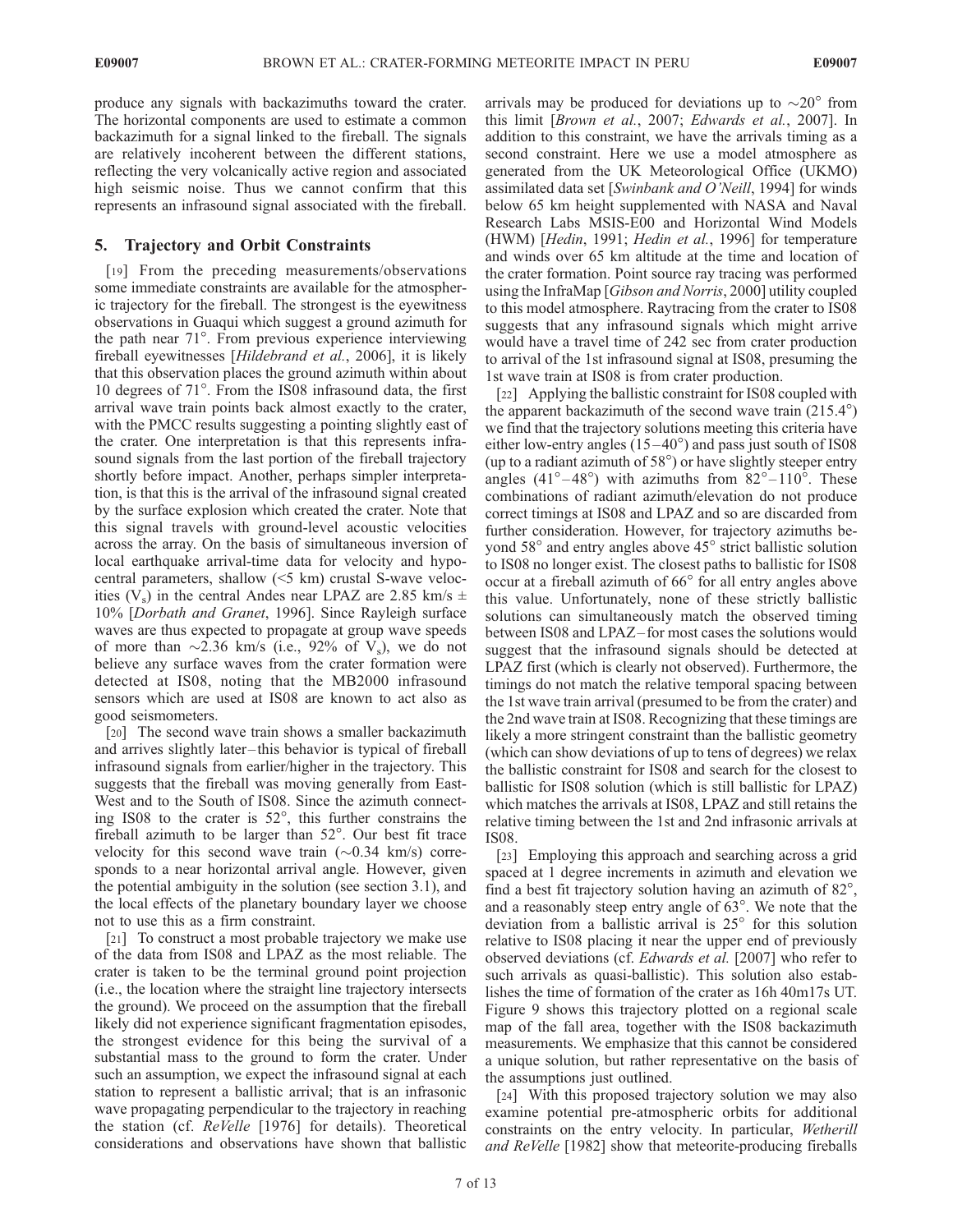

Figure 9. Regional map showing the preferred fireball trajectory. The trajectory is shown beginning at a height of 80 km for our preferred trajectory orientation. Both infrasonic wave train backazimuths from IS08 are also shown for comparison.

are rarely in trans-Jovian orbits. Another measure of this constraint is to require that the Tisserand parameter with respect to Jupiter be larger than 3 [Levison, 1996]. Table 2 shows the orbit solutions for our best fit radiant azimuth and altitude. The orbit becomes trans-Jovian for initial velocities above 16.9 km/s. This suggests that the initial meteoroid velocity at the top of the atmosphere must have been between 11.7– 16.9 km/s.

[25] As an independent check on this solution, we may apply the weak-shock overpressure/period approach [ReVelle, 1976; Edwards et al., 2007] to this trajectory relative to IS08 for plausible meteoroid velocities and masses (see section 6) to check for consistency in the observed overpressure and period. Figure 10 shows the expected overpressure as a function of height (terminating at the altitude of IS08) for the full range of velocity/masses predicted in section 6. The predicted period from the weak-shock model is within error of that observed at IS08 for the low-mass/low-velocity case; the overpressure is more than a factor of two higher in the model than observed. This difference in overpressure is well within typical variations previously noted for fireballs with independent optical-infrasound records [Edwards et al., 2007]. The higher-velocity/mass curves show even larger differences in overpressure and much larger periods. The overpressure is particularly sensitive to height-heights below 55 km produce overpressure estimates more than an order of magnitude higher than observed and periods much longer than is observed. This suggests that the overpressure and periods measured at IS08 favor the lower velocity/mass combinations to be described in the next section, though the fits are less sensitive to mass

than velocity. This measurement also rules out shallow entry angles.

# 6. Meteoroid Entry Modeling

[26] Having established a preferred trajectory and narrowing entry velocity limits in the previous section we attempt to model the entry of the meteoroid. For this procedure we use the diameter of the crater as a constraint. We note that given the crater size (13.5 m) and the expected diameter range of the impactor  $(\sim 1 \text{ m})$ , the crater may be near the transition from material strength scaled cratering to gravity scaled cratering [*Holsapple*, 1993] depending on the yield strength of the local soil, though ostensibly it is still in the strength scaled regime. Scaling relations in this transition range are not well established, so for a fixed impact velocity and impact angle we can expect final masses to vary by factors of several depending on the approach used.

Table 2. Potential Orbital Solutions for the Best Fit Trajectory Having a Radiant at Azimuth =  $82^\circ$  and Entry Angle of 63 $^\circ$ (Apparent Radiant  $\alpha = 203.1^\circ$ ,  $\delta = -11.2^\circ$ )<sup>a</sup>

| $V_{\infty}$<br>(km/s) | (A.U.)<br>$\mathfrak{a}$ | (A.U.) | e    | $\omega$ (deg) | $i$ (deg) |     |
|------------------------|--------------------------|--------|------|----------------|-----------|-----|
| 12                     | 1.22                     | 0.9889 | 0.19 | 153.6          | 0.65      | 5.2 |
| 13                     | 1.43                     | 0.9698 | 0.32 | 148.5          | 0.57      | 4.6 |
| 14                     | 1.64                     | 0.9551 | 0.42 | 146.1          | 0.44      | 4.2 |
| 15                     | 1.92                     | 0.9428 | 0.51 | 144.5          | 0.31      | 3.8 |
| 16                     | 2.29                     | 0.9319 | 0.59 | 149.4          | 0.19      | 3.3 |
| 17                     | 2.82                     | 0.9222 | 0.67 | 142.5          | 0.08      | 2.9 |
| 18                     | 3.69                     | 0.9134 | 0.75 | 322.0          | 0.02      | 2.5 |

 $^{\text{a}}$ All angular elements are J2000.0. *T* is the nondimensional Tisserand parameter with respect to Jupiter. The orbit for all velocities is typical of that of an Apollo-type asteroid.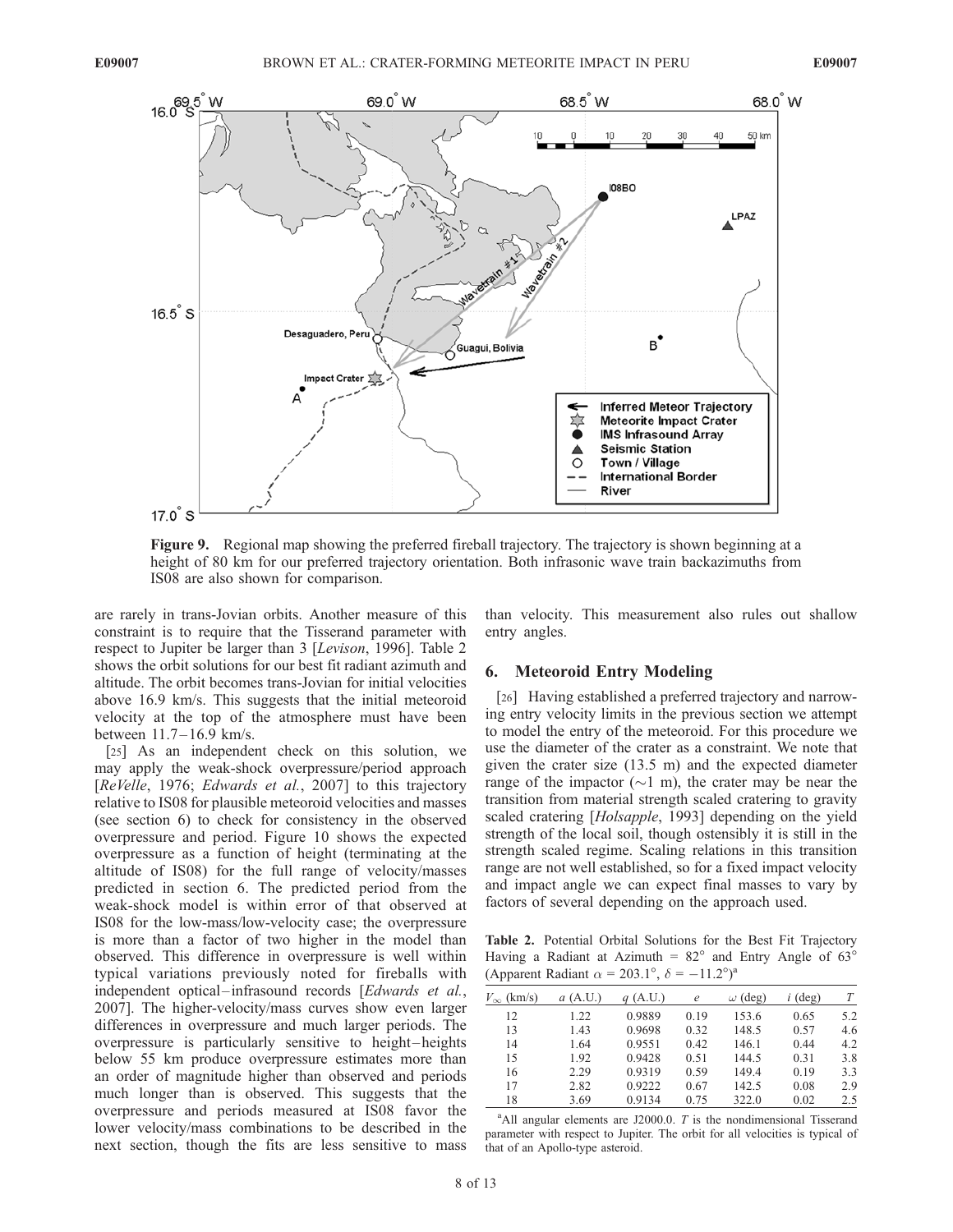

Figure 10. Predicted overpressure as a function of height based on the extreme range of blast wave radii (Ro) for our modeling solutions using a weak-shock model. The weak-shock periods at the ground are shown for each of the extreme values of blast radius. The lower value for the blast radius (67.0 m) corresponds to modeling solutions, with masses of 6800 kg and velocity of 12.6 km/s, while the upper limit corresponds to values of 10,000 kg and  $v = 14.9$  km/s all at 60 km height.

[27] Here we employ the crater scaling relation developed by Gault [1974] given by:

$$
D = 2.5 \times 10^{-2} \rho_m^{\frac{1}{6}} \rho_t^{\frac{1}{2}} W^{0.29} (\sin \Theta)^{\frac{1}{3}}
$$
 (1)

where D is the crater diameter in meters,  $\rho_{\rm m}$  is the mass density of the impactor (in units of  $kg^{-3}$ ),  $\rho_t$  is the mass density of the target (in units of  $kg^{-3}$ ), W is the kinetic energy of the impactor (in J) and  $\theta$  is the impact angle from the horizontal. This relation applies to craters formed in loose soil, which is reasonably appropriate in our case. Other scaling relations [cf. Holsapple, 1993] were compared to this result and found to produce values within  $\sim$ 20% in terms of crater diameter for modestly hypersonic impact velocities  $(1-6 \text{ km/s})$ . Given large uncertainties in material properties, crater scaling relations in general and the large role water saturation can play in such cratering [*Melosh*, 1989] we feel this relation is as representative and appropriate as anything else available in the cratering literature.

[28] Taking this crater size-impactor energy/mass/size relation, we have a range of end masses/velocities consistent with the crater size. We next model the ablation behavior of the meteoroid in the atmosphere, making use of the orbital constraint determined in the previous section to limit our initial velocities between  $11.7-17$  km/s.

[29] The first model we employ is that of *ReVelle* [2005]. This model includes luminosity output based on an energetics end height approach (see also ReVelle [2001a, 2001b] for more details of parameters used in the model). For this application we use a bottom up approach by searching for an inverse solution, using combinations of initial masses, entry angles and entry velocities which produce the crater of the correct size (with a crater size tolerance of  $\pm 2$  m and an end height tolerance of 0.5 km) observed at the ground. The variables chosen for ablation parameters, porosity and density (3300  $\text{kg}^{-3}$ ) of the impactor were those appropriate to type I fireballs, which are believed to be related to ordinary chondrites [Ceplecha et al., 1998]. We explicitly do not allow any significant fragmentation in this approach –incorporation of fragmentation generally will move our estimated initial masses to higher values if everything else remains the same. Figure 11 shows the family of solutions from this modeling in terms of initial mass and entry velocity as a function of entry angle. The modeling does not find any suitable combination of initial mass and velocity for entry angles below 48 degrees. Moreover, the model independently predicts no solutions for velocities above 15.5 km/s at any entry angle, in agreement with the constraints from orbital considerations. For our favored trajectory/entry angle the model also predicts minimum masses reaching the ground of  $1000 - 1600$  kg with predicted impact velocities at the ground of  $3-4$  km/s. Initial masses range from 3100– 8500 kg with equivalent initial kinetic energies of  $0.06-0.23$  kilotons (kT) of TNT equivalent (1 kT TNT = 4.185  $\times$  10<sup>12</sup> J). This model also suggests that the peak absolute magnitude of the event was between  $-17$  and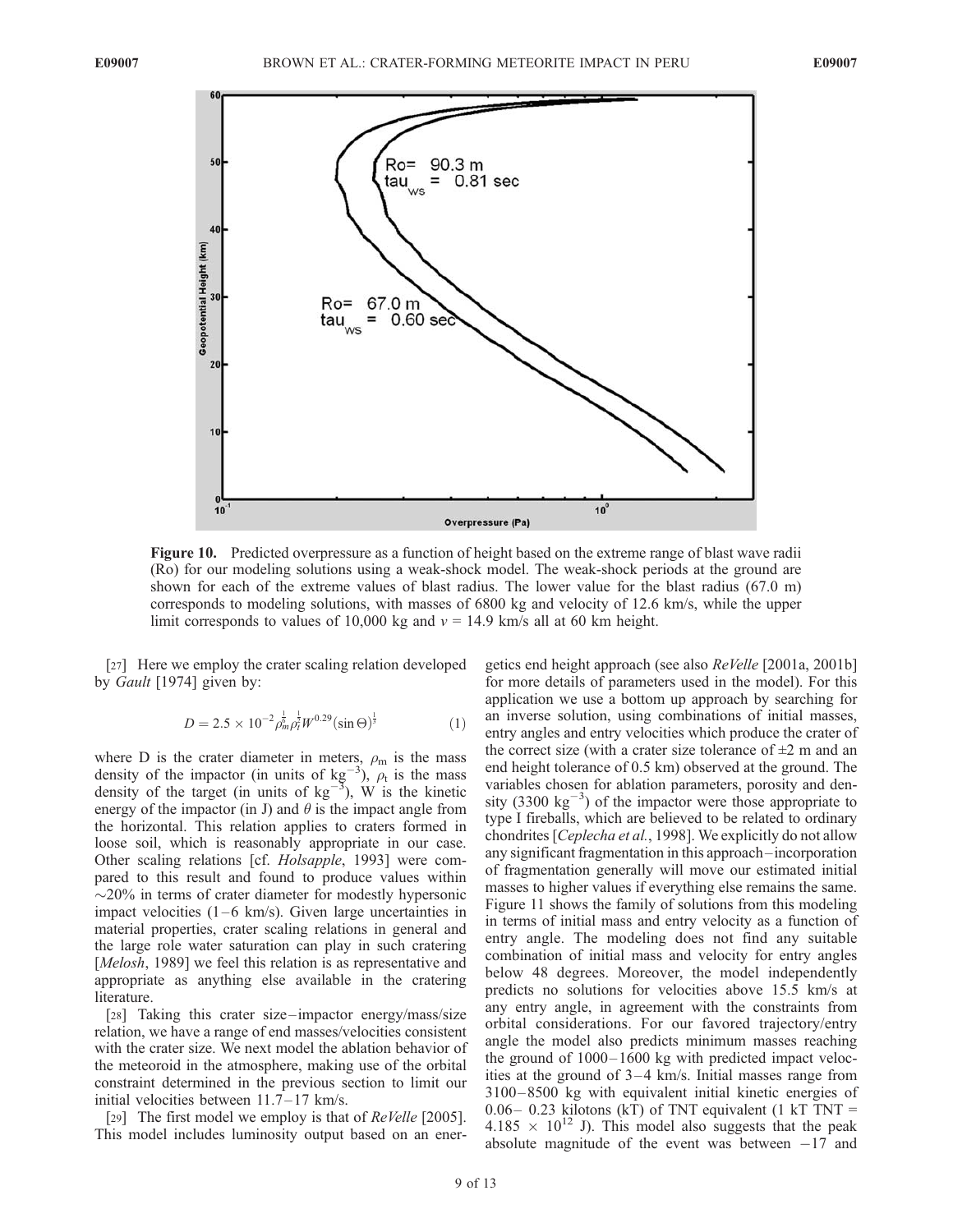

Figure 11. Inverse entry model using a nonisothermal hydrostatic summer model atmosphere and no fragmentation. Model results show required initial radius of meteoroid (assumed density of 3300  $\text{kg}^{-3}$ ) as a function of allowable entry velocities and entry angles  $(\theta$ —measured from the horizontal) to produce a crater of the final observed diameter.

 $-20$ , consistent with eyewitness observations reporting brightnesses approaching that of the sun.

[30] As a simple check on this detailed result, we also apply the gross fragmentation model of Ceplecha et al. [1993]. Here again we assume explicitly that no significant fragmentation occurs during flight so that the motion truly is that of a single-body. We make use of the recent work of Ceplecha and ReVelle [2005] who show, in particular, that the intrinsic ablation coefficient (i.e., without implicitly accounting for fragmentation) for meteorite producing fireballs is generally in the range  $0.004 - 0.008 \text{ s}^2 \text{km}^{-2}$ . Using these bounding ablation coefficients (as constants) and the range of  $12-17$  km/s for entry velocity constrained from the orbital considerations (with all other parameters corresponding to type I fireballs as in the previous model and using our favored trajectory solution) we again imposed the constraint that our final kinetic energy must produce a crater of the observed size (13.5 m in diameter) using equation (1). Figure 12 shows the initial and final masses under these simplified modeling assumptions. Our range of initial masses is nearly identical to that found from the earlier, more detailed model; in the present model initial masses range from 5700-9100 kg and equivalent initial kinetic energies vary from  $0.1-0.32$  kT TNT. Figure 12c shows the velocity as a function of time for the extreme initial velocities in the model.

[31] The main difference between the models is in the final end height conditions. The final masses in this model are a factor of 2–3 larger and the final impact velocities  $\sim$ 1/2 that of the ReVelle model. This disparity is due to the different manner in which velocity depends on the ablation coefficient in the two models (cf. ReVelle [2005] for details). In the discussion which follows we will use the results from the model of ReVelle [2005]. An interesting point brought out by both models is that the high altitude of the impact location (3800 m above sea level) is a major contributor to the size of the crater. Had the object impacted at sea level,

the crater would have been less than half its observed size and the impact velocity would have been only mildly supersonic.

## 7. Discussion

[32] From the foregoing analysis it is clear that the problem of fireball trajectory reconstruction is not highly constrained; we have made a number of assumptions in arriving at our favored trajectory model (radiant azimuth of  $82^{\circ}$  and entry angle of  $63^{\circ}$ ). If the infrasonic arrival at LPAZ, for example, is taken to be the very start of the signal waveform (instead of its amplitude peak) the trajectory solution moves to a lower azimuth (near  $75^{\circ}$ ) and steeper entry angle ( $\sim$ 70°). The uncertainties in the launch angle of a ballistic wave to either IS08 or LPAZ produce another set of uncertainties which lead to comparable possible variations in the radiant location. We can state, however, that the preponderance of the eyewitness observations and infrasonic data from IS08 in particular favor a fireball trajectory coming from the E or ENE with the ejecta pattern at the crater generally supporting this notion.

[33] The interpretation of the first infrasonic arrival at IS08 leads to two potential scenarios. The simplest is that this represents the infrasound signal produced from the explosion of the crater. The main difficulty with this interpretation is that for the UKMO model atmosphere used for this date/time/ location, acoustic rays from the crater have no direct path to IS08 from the crater. Our modeling with InfraMap does not account for the significant topography between the crater and IS08. Indeed, the terrain first increases in altitude away from the crater in the direction of IS08 before decreasing again. This topographic barrier makes it even more difficult for direct ray arrivals. It is possible that acoustic reflections from mountains and the rugged terrain produce arrivals at IS08 which are not direct and/or that the low-level winds differ from what is in the atmospheric model; in both cases these could lead to production of the first infrasonic arrival at IS08 from the crater. If we accept that this infrasound signal is from the crater formation (keeping in mind the outstanding issues with this direct interpretation), we may estimate its source formation energy by appealing to work done in calibration of energy of surface explosions using infrasound. From the first wave train arrival at IS08, we may use the relation developed by Davidson and Whitaker [1992] to include the effects of winds on the expected change in overpressure measured infrasonically. Their empirical relation connecting overpressure, source yield, range and wind velocity measured for high explosive surface changes takes the form:

$$
\log E_S = 1.47 \log P_c + 2 \log R - 4.96 \tag{2}
$$

where the ground range,  $R$ , is in kilometers and source energy,  $E<sub>S</sub>$ , in kilotons of TNT equivalent explosive energy. Here Pc is the wind corrected amplitude in Pascals of the form:

$$
P_c = 10^{kv_h} A \tag{3}
$$

where A is the measured pressure amplitude,  $v_h$  is the horizontal component of the wind vector directed toward the receiver in meters/second and  $k$  is an empirical constant in seconds per meter. Using the model wind values and applying this relation to our observations we find an equivalent predicted yield of  $\sim$  5 tons TNT. We remark that using various other yield-pressure-range scaling relations without expli-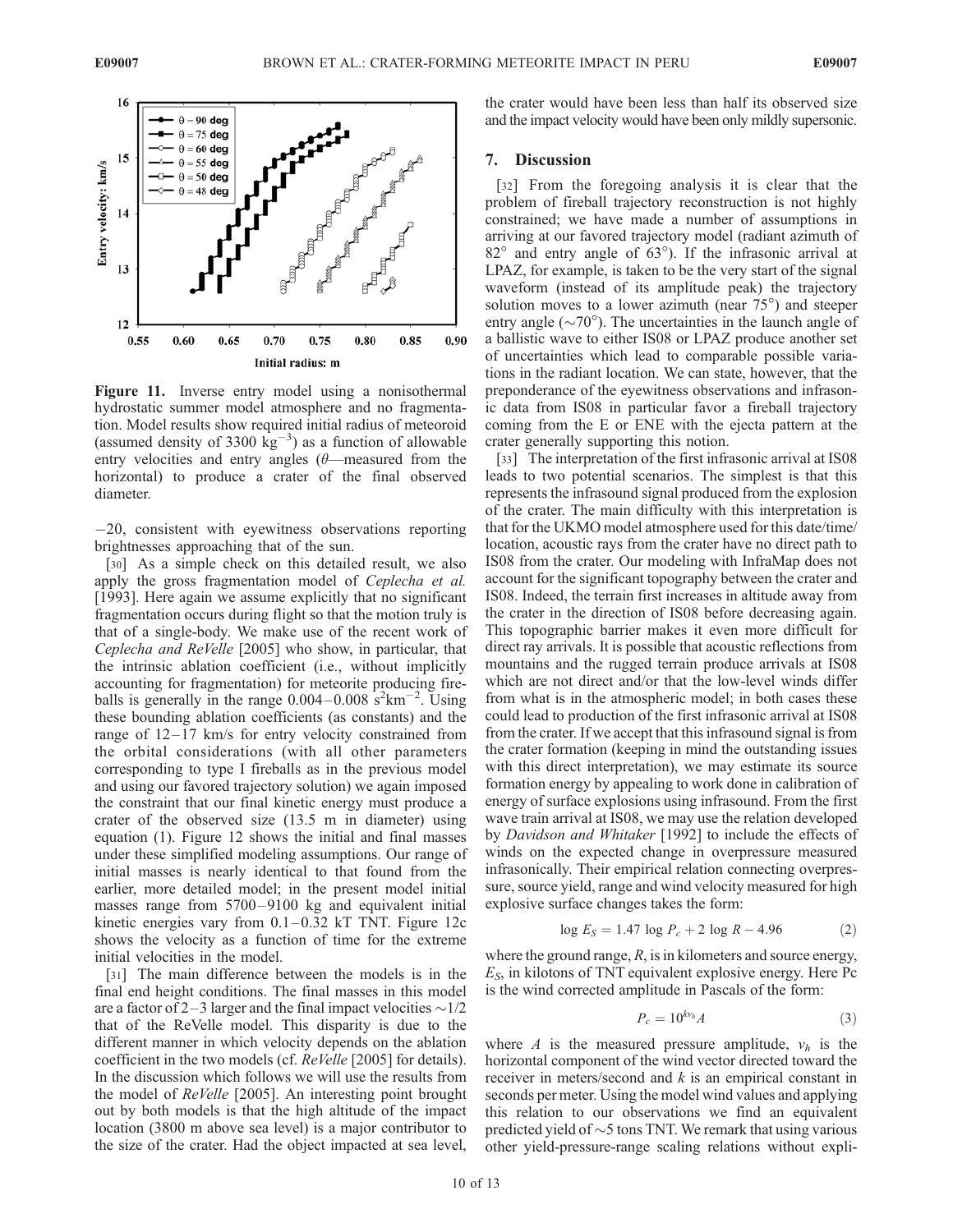

Figure 12. (top) Mass as a function of height for extreme values of the ablation coefficient and entry velocity. (middle) Velocity as a function of height (thick line = 17 km/s initial velocity, thin line = 12 km/s initial velocity). (bottom) Enlarged portion of the middle plot showing the modelled velocity difference between the actual impact site (vertical black line at 3.8 km altitude) and what the impact velocity would have been had the site been at lower elevations.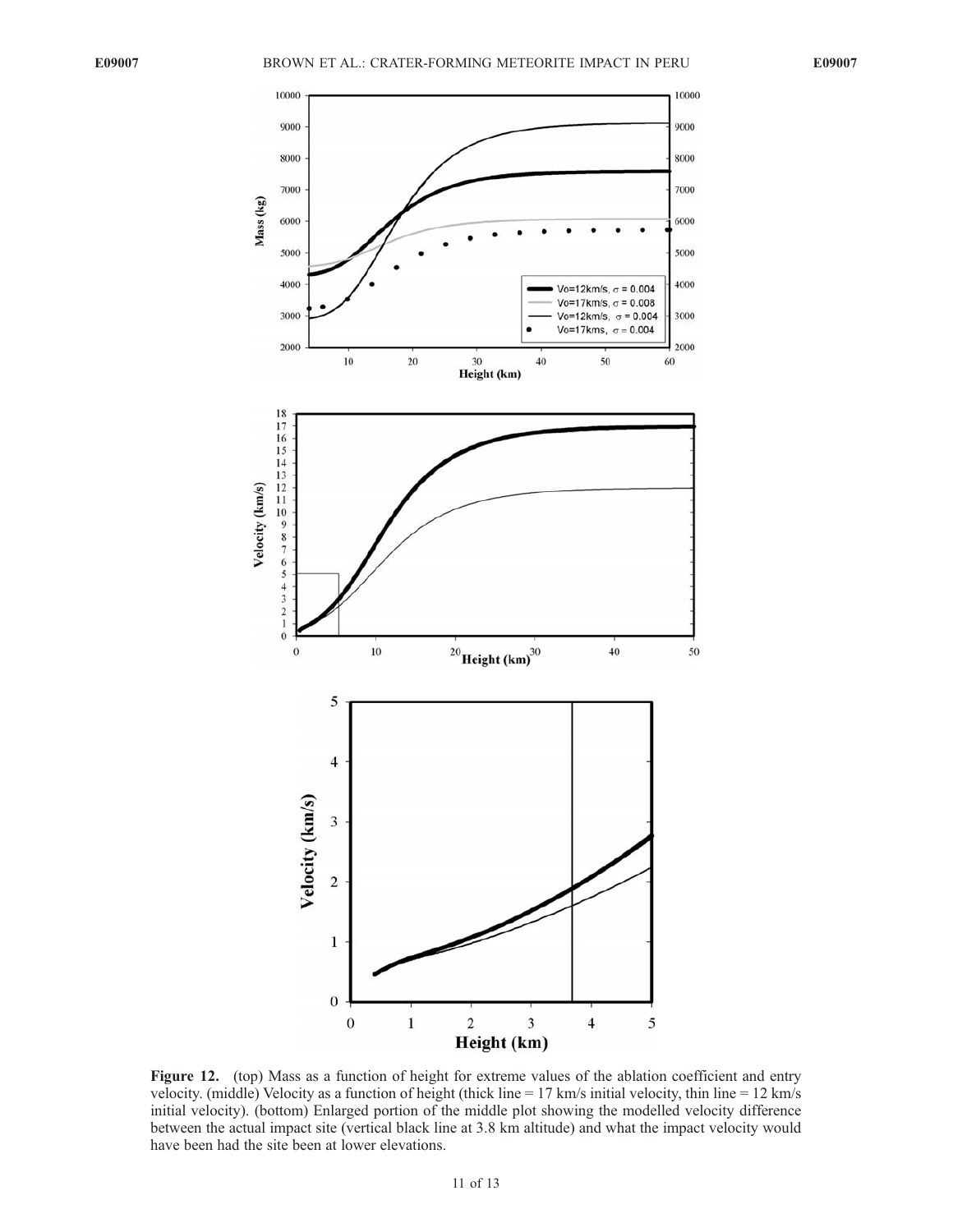citly accounting for the effects of winds produces yields  $1-2$ orders of magnitude lower.

[34] The other interpretation is that this represents the ballistic wave from near the end of the fireball path, perhaps because of some low-altitude fragmentation. Using the PMCC measured backazimuth for the first infrasonic arrival at IS08 (227°) and intersecting this with our favored trajectory (azimuth  $82^\circ$  and entry angle  $63^\circ$ ) produces a putative point at altitude 20 km some 11 km from the ground location of the crater. Ray tracing does produce ray paths to IS08 from this location. Using the results from the previous modeling section and taking the solution producing the smallest blast radius (56 m) at this height we find the predicted weak-shock overpressure at IS08 to be 22 Pa– more than an order of magnitude higher than is observed. Unless our model velocity or mass is much too high or this is a signal from a fragmentation event we rule this out as a plausible interpretation.

[35] Using the signal from IS41 we may apply the longrange empirical bolide energy estimation relations developed by Edwards et al. [2006] to derive an independent source energy estimate. As with the ambiguity in the first wave train observed at IS08, it is not entirely clear whether the infrasound signal arriving at IS41 relates to the crater formation or the latter stages of the fireball. In either instance, it should roughly correspond to the cratering energy presuming the signal does not come from early in fireball flight.

[36] Given the extreme variation in noiseness across all four channels at IS41 we choose to use the channel with the highest signal to noise (#3) and recognize that this represents an upper limit to the energy estimate. Using the crater – IS41 range and great circle component of the wind from our atmospheric model together with the observed signal amplitude (0.04 Pa peak-to-peak) we derive a source energy estimate of 3 tons TNT equivalent.

[37] The UBINS signal is difficult to reproduce with raytracing; the returns are counterwind and no direct acoustic paths from the crater to UBINS could be found. For our proposed trajectory the geometry is such that no ballistic returns should reach UBIN. We conclude that the tentatively identified signal on UBINS is probably not related to the fireball.

[38] Ground surface waves from the crater impact should have been produced, but the range at which these would be detectable is unclear. We can take our crater origin source time (16 h 40 m 17 s) and use a P-wave velocity of 5 km/s to estimate the arrival time for any direct ground wave at LPAZ. This produces an estimated time at LPAZ of 16 h 40 m 38 s. There is a small signal at 16 h 40 m 36 s, but LPAZ is replete with similar signals separated by only a few tens of seconds over the interval 16 h  $30 \text{ m} - 16$  h  $45 \text{ m}$  so this identification, while suggestive, is not confirmable with our data alone. Seismic stations closer to the crater might be able to detect any body or surface waves, but we find no evidence in these data for such waves.

# 8. Conclusions

[39] From our reconstruction of the probable trajectory of the fireball producing the crater near Carancas, Peru we find a most favored radiant for the fireball to be at an azimuth of  $82^{\circ}$  and entry angle of  $63^{\circ}$ . From this trajectory, potential

orbits which are not trans-Jovian constrain the entry velocity to be below 17 km/s. Entry modeling of this event suggests initial masses of  $3-9$  tons and initial energies of 0.06– 0.32 kT TNT equivalent. The final impact velocity is estimated to be in the range of  $1.5-4$  km/s and the final mass upon impact is of order a metric ton. Infrasonic pressure amplitude measurements using several different approaches correspond to source energies of  $2-3$  tons TNT equivalent for crater formation. All of these estimates are comparable to the 1.5 tons TNT equivalent impact kinetic energy predicted from equation (1). From this modeling alone we predict few or no impact shock effects proximal to the crater and suggest that much of the mass of the original impactor has been spalled out of the crater and/or the mass remaining in the crater is in the form of disaggregated small fragments.

[40] The most unusual aspect of this crater-forming impact is the nature of the impactor. In general, chondritic meteorites break up during atmospheric flight and do not reach the surface as large objects with a significant fraction of their pre-atmospheric speed. The peak dynamic pressure experienced by the Carancas impactor from our modeling is <30 MPa, while the most probable is just over 15 MPa based on our most probable entry velocity near 12 km/s This is comparable to the typical "strongest" fireball material which experiences main fragmentation above  $\sim$ 12 MPa [Ceplecha et al., 1998], though we note there is a considerable spread in the strengths of chondritic-like fireballs and no clear correlation between strength and mass. The tensile strength of ordinary chondrites averages  $\sim$ 20 MPa, but the spread from measured meteorites is almost an order of magnitude [Petrovic, 2001]. This emphasizes the great range in strength amongst individual meteorites, a trend we also expect to be reflected in pre-atmospheric meteoroids. Thus a strong, coherent stony object with few shock cracks could likely withstand the pressures most of our models predict for Carancas (based on lab measurements of meteorite strengths) and experience mild or no fragmentation as opposed to the catastrophic fragmentation typical for chondrites. It is notable that the largest singlemass chondritic meteorite, Jilin, at 1170 kg is comparable to the mass range we estimate for the Carancas meteorite and that the original estimate for this impacting mass just before contact with the soil was 2 tons. In the spectrum of pre-atmospheric strengths, it seems most probable that the Carancas chondrite was simply at the statistical highend of the strength distribution, thus accounting for the large single mass to impact near Carancas. Finally, we observe that the unusually friable nature of the recovered meteorite fragments [Nunez del Prado et al., 2008] would be explained in our hypothesis as being due to significant shock disaggregation at impact.

[41] **Note added in proof**. As this article was going to press, another analysis of the infrasound and seismic data associated with the Carancas fall has also appeared (A. Le Pichon et al., Evidence of a meteoritic origin of the September 15th, 2007 Carancas crater, Meteoritics and Planetary Science, 2008). Using additional data from several seismic stations closer to the crater than were available for our analysis, this study finds similar source energies to